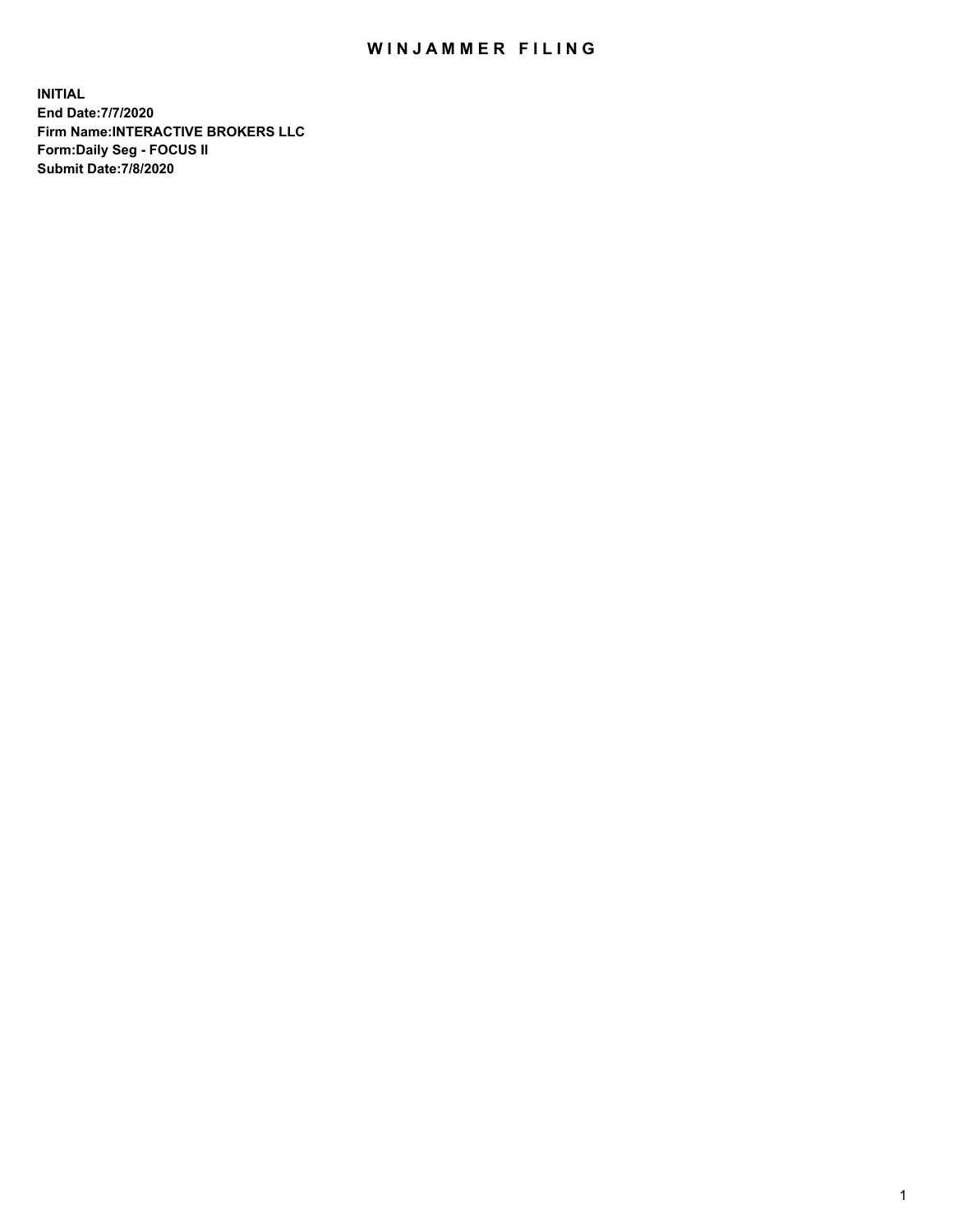**INITIAL End Date:7/7/2020 Firm Name:INTERACTIVE BROKERS LLC Form:Daily Seg - FOCUS II Submit Date:7/8/2020 Daily Segregation - Cover Page**

| Name of Company                                                                                                                                                                                                                                                                                                                | <b>INTERACTIVE BROKERS LLC</b>                                                                 |
|--------------------------------------------------------------------------------------------------------------------------------------------------------------------------------------------------------------------------------------------------------------------------------------------------------------------------------|------------------------------------------------------------------------------------------------|
| <b>Contact Name</b>                                                                                                                                                                                                                                                                                                            | James Menicucci                                                                                |
| <b>Contact Phone Number</b>                                                                                                                                                                                                                                                                                                    | 203-618-8085                                                                                   |
| <b>Contact Email Address</b>                                                                                                                                                                                                                                                                                                   | jmenicucci@interactivebrokers.c<br>om                                                          |
| FCM's Customer Segregated Funds Residual Interest Target (choose one):<br>a. Minimum dollar amount: ; or<br>b. Minimum percentage of customer segregated funds required:% ; or<br>c. Dollar amount range between: and; or<br>d. Percentage range of customer segregated funds required between:% and%.                         | $\overline{\mathbf{0}}$<br>$\overline{\mathbf{0}}$<br>155,000,000 245,000,000<br><u>00</u>     |
| FCM's Customer Secured Amount Funds Residual Interest Target (choose one):<br>a. Minimum dollar amount: ; or<br>b. Minimum percentage of customer secured funds required:%; or<br>c. Dollar amount range between: and; or<br>d. Percentage range of customer secured funds required between:% and%.                            | $\overline{\mathbf{0}}$<br>$\overline{\mathbf{0}}$<br>80,000,000 120,000,000<br>0 <sub>0</sub> |
| FCM's Cleared Swaps Customer Collateral Residual Interest Target (choose one):<br>a. Minimum dollar amount: ; or<br>b. Minimum percentage of cleared swaps customer collateral required:% ; or<br>c. Dollar amount range between: and; or<br>d. Percentage range of cleared swaps customer collateral required between:% and%. | $\frac{0}{0}$<br>$\underline{0}$ $\underline{0}$<br>00                                         |

Attach supporting documents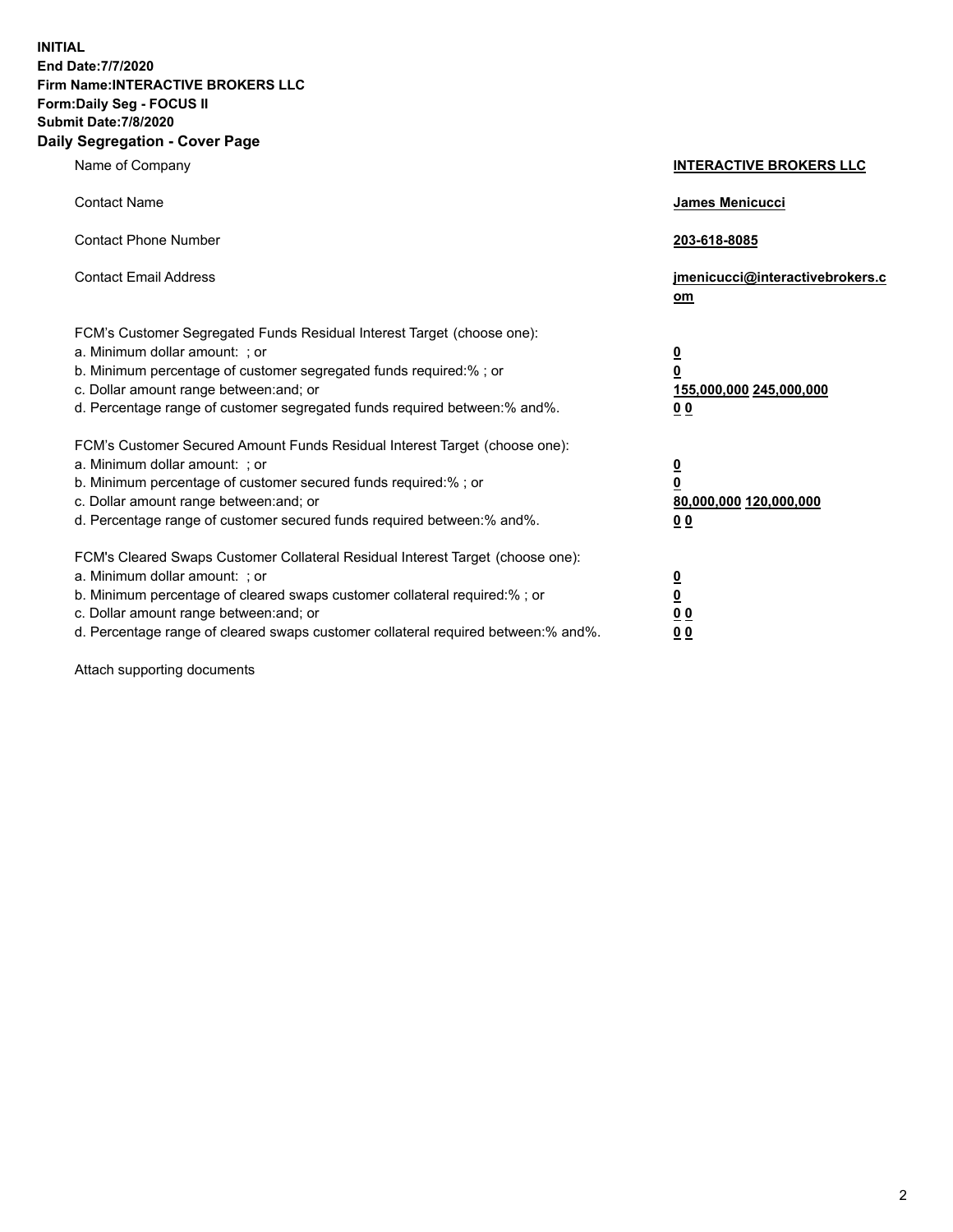**INITIAL End Date:7/7/2020 Firm Name:INTERACTIVE BROKERS LLC Form:Daily Seg - FOCUS II Submit Date:7/8/2020 Daily Segregation - Secured Amounts**

|     | Daily Segregation - Secured Amounts                                                                        |                               |
|-----|------------------------------------------------------------------------------------------------------------|-------------------------------|
|     | Foreign Futures and Foreign Options Secured Amounts                                                        |                               |
|     | Amount required to be set aside pursuant to law, rule or regulation of a foreign                           | $0$ [7305]                    |
|     | government or a rule of a self-regulatory organization authorized thereunder                               |                               |
| 1.  | Net ledger balance - Foreign Futures and Foreign Option Trading - All Customers                            |                               |
|     | A. Cash                                                                                                    | 602,252,597 [7315]            |
|     | B. Securities (at market)                                                                                  | $0$ [7317]                    |
| 2.  | Net unrealized profit (loss) in open futures contracts traded on a foreign board of trade                  | -11,803,114 [7325]            |
| 3.  | Exchange traded options                                                                                    |                               |
|     | a. Market value of open option contracts purchased on a foreign board of trade                             | 3,276,475 [7335]              |
|     | b. Market value of open contracts granted (sold) on a foreign board of trade                               | $-1,661,110$ [7337]           |
| 4.  | Net equity (deficit) (add lines 1. 2. and 3.)                                                              | 592,064,848 [7345]            |
| 5.  | Account liquidating to a deficit and account with a debit balances - gross amount                          | 20,299 [7351]                 |
|     | Less: amount offset by customer owned securities                                                           | 0 [7352] 20,299 [7354]        |
| 6.  | Amount required to be set aside as the secured amount - Net Liquidating Equity                             | 592,085,147 [7355]            |
|     | Method (add lines 4 and 5)                                                                                 |                               |
| 7.  | Greater of amount required to be set aside pursuant to foreign jurisdiction (above) or line                | 592,085,147 [7360]            |
|     | 6.                                                                                                         |                               |
|     | FUNDS DEPOSITED IN SEPARATE REGULATION 30.7 ACCOUNTS                                                       |                               |
| 1.  | Cash in banks                                                                                              |                               |
|     | A. Banks located in the United States                                                                      | 100,518,091 [7500]            |
|     | B. Other banks qualified under Regulation 30.7                                                             | 0 [7520] 100,518,091 [7530]   |
| 2.  | Securities                                                                                                 |                               |
|     | A. In safekeeping with banks located in the United States                                                  | 479,904,200 [7540]            |
|     | B. In safekeeping with other banks qualified under Regulation 30.7                                         | 0 [7560] 479,904,200 [7570]   |
| 3.  | Equities with registered futures commission merchants                                                      |                               |
|     | A. Cash                                                                                                    | $0$ [7580]                    |
|     | <b>B.</b> Securities                                                                                       | $0$ [7590]                    |
|     | C. Unrealized gain (loss) on open futures contracts                                                        | $0$ [7600]                    |
|     | D. Value of long option contracts                                                                          | $0$ [7610]                    |
|     | E. Value of short option contracts                                                                         | 0 [7615] 0 [7620]             |
| 4.  | Amounts held by clearing organizations of foreign boards of trade                                          |                               |
|     | A. Cash                                                                                                    |                               |
|     | <b>B.</b> Securities                                                                                       | $0$ [7640]                    |
|     | C. Amount due to (from) clearing organization - daily variation                                            | $0$ [7650]                    |
|     | D. Value of long option contracts                                                                          | $0$ [7660]                    |
|     |                                                                                                            | $0$ [7670]                    |
|     | E. Value of short option contracts                                                                         | 0 [7675] 0 [7680]             |
| 5.  | Amounts held by members of foreign boards of trade                                                         |                               |
|     | A. Cash                                                                                                    | 123,262,950 [7700]            |
|     | <b>B.</b> Securities                                                                                       | $0$ [7710]                    |
|     | C. Unrealized gain (loss) on open futures contracts                                                        | 11,457,326 [7720]             |
|     | D. Value of long option contracts                                                                          | 3,276,475 [7730]              |
|     | E. Value of short option contracts                                                                         | -1,661,110 [7735] 136,335,641 |
|     |                                                                                                            | [7740]                        |
| 6.  | Amounts with other depositories designated by a foreign board of trade                                     | $0$ [7760]                    |
| 7.  | Segregated funds on hand                                                                                   | $0$ [7765]                    |
| 8.  | Total funds in separate section 30.7 accounts                                                              | 716,757,932 [7770]            |
| 9.  | Excess (deficiency) Set Aside for Secured Amount (subtract line 7 Secured Statement<br>Page 1 from Line 8) | 124,672,785 [7380]            |
| 10. | Management Target Amount for Excess funds in separate section 30.7 accounts                                | 80,000,000 [7780]             |
| 11. | Excess (deficiency) funds in separate 30.7 accounts over (under) Management Target                         | 44,672,785 [7785]             |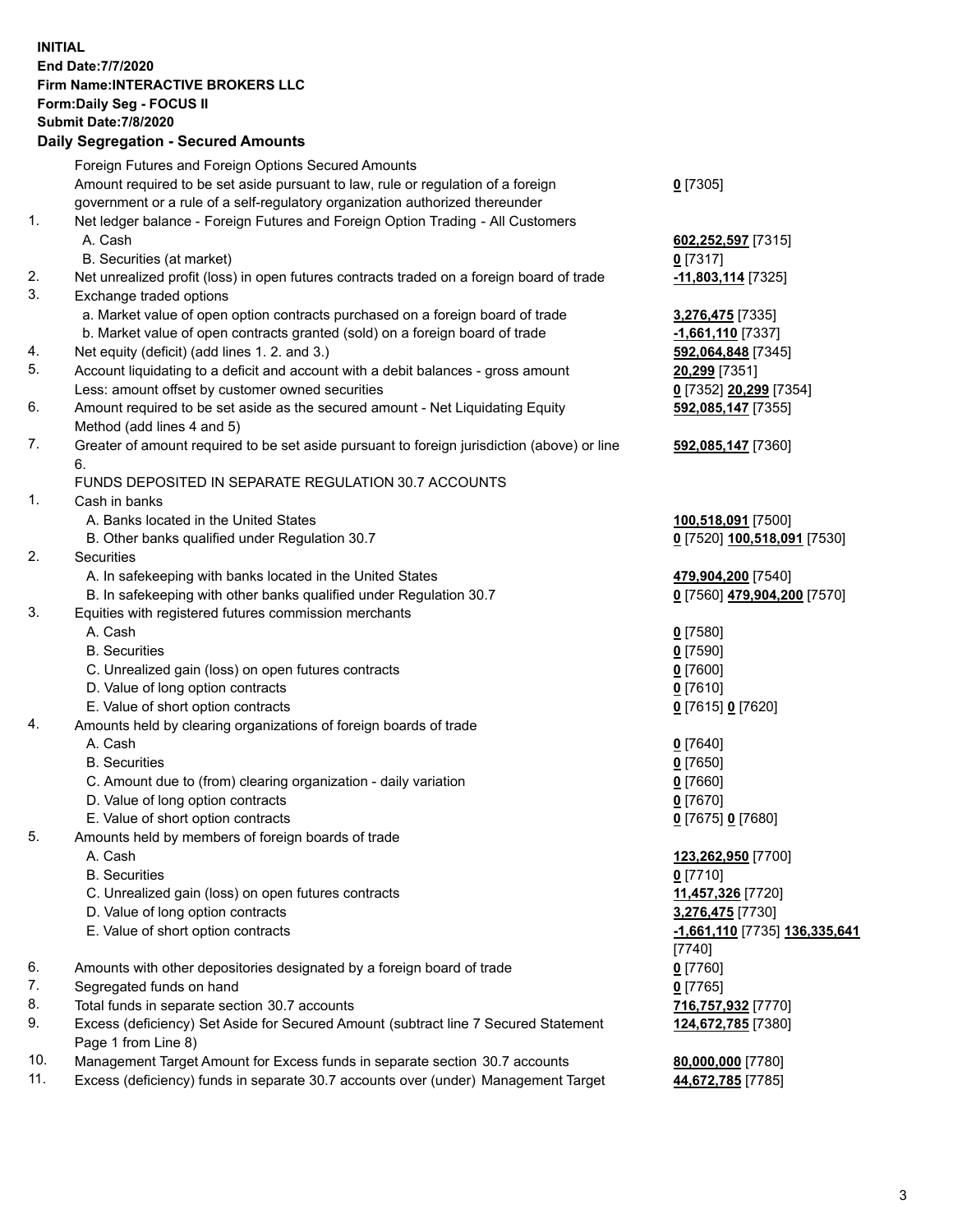**INITIAL End Date:7/7/2020 Firm Name:INTERACTIVE BROKERS LLC Form:Daily Seg - FOCUS II Submit Date:7/8/2020 Daily Segregation - Segregation Statement** SEGREGATION REQUIREMENTS(Section 4d(2) of the CEAct) 1. Net ledger balance A. Cash **5,264,534,749** [7010] B. Securities (at market) **0** [7020] 2. Net unrealized profit (loss) in open futures contracts traded on a contract market **101,632,422** [7030] 3. Exchange traded options A. Add market value of open option contracts purchased on a contract market **258,891,377** [7032] B. Deduct market value of open option contracts granted (sold) on a contract market **-215,655,102** [7033] 4. Net equity (deficit) (add lines 1, 2 and 3) **5,409,403,446** [7040] 5. Accounts liquidating to a deficit and accounts with debit balances - gross amount **6,646,111** [7045] Less: amount offset by customer securities **0** [7047] **6,646,111** [7050] 6. Amount required to be segregated (add lines 4 and 5) **5,416,049,557** [7060] FUNDS IN SEGREGATED ACCOUNTS 7. Deposited in segregated funds bank accounts A. Cash **1,045,500,594** [7070] B. Securities representing investments of customers' funds (at market) **2,597,691,620** [7080] C. Securities held for particular customers or option customers in lieu of cash (at market) **0** [7090] 8. Margins on deposit with derivatives clearing organizations of contract markets A. Cash **5,481,900** [7100] B. Securities representing investments of customers' funds (at market) **1,893,956,856** [7110] C. Securities held for particular customers or option customers in lieu of cash (at market) **0** [7120] 9. Net settlement from (to) derivatives clearing organizations of contract markets **31,990,876** [7130] 10. Exchange traded options A. Value of open long option contracts **258,940,233** [7132] B. Value of open short option contracts **-215,807,682** [7133] 11. Net equities with other FCMs A. Net liquidating equity **0** [7140] B. Securities representing investments of customers' funds (at market) **0** [7160] C. Securities held for particular customers or option customers in lieu of cash (at market) **0** [7170] 12. Segregated funds on hand **0** [7150] 13. Total amount in segregation (add lines 7 through 12) **5,617,754,397** [7180] 14. Excess (deficiency) funds in segregation (subtract line 6 from line 13) **201,704,840** [7190] 15. Management Target Amount for Excess funds in segregation **155,000,000** [7194]

16. Excess (deficiency) funds in segregation over (under) Management Target Amount Excess

**46,704,840** [7198]